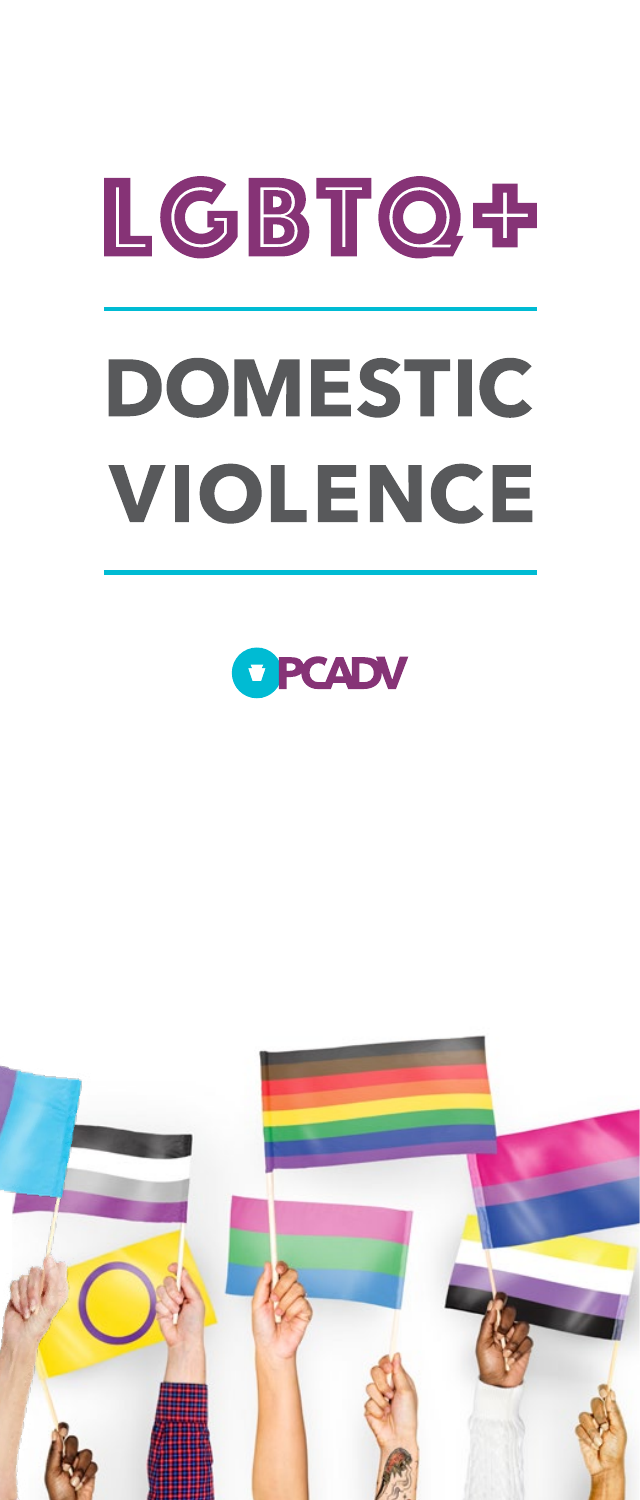**Domestic violence is a** 

### **pattern of coercive behavior**

**used by one person to** 

**gain power and control**

**over another in an intimate** 

**or familial relationship.**

Many terms are used interchangeably to describe and discuss domestic violence. It may also be referred to as: abuse, domestic violence, battery, intimate partner violence (IPV), or family, spousal, relationship or dating violence.

## **DOES YOUR PARTNER(S)…**

Threaten to out you to your family, friends, employer, faith leader, landlord, nursing home staff, etc.?

Control or question your gender identity and/or gender expression?

Deny access to gender affirming clothing and devices such as binders and gaffers?

Refuse to use your affirming pronouns, or refuse your chosen name?

Withhold hormones like testosterone and/or estrogen?

Tell you that you're not gay/lesbian/bi/trans/ queer enough?

Exploit vulnerabilities by hiding or denying access to your wheelchair or other assistive devices?

## **SIGNS OF ABUSE**

It can be very difficult to acknowledge that you yourself, or someone you are close to, is experiencing relationship or family violence. Abusers go to great lengths to control their partners, their interactions, and everyday life.

#### **Physical Abuse**

- Hitting, kicking, and/or choking their partner without consent or permission
- Harming body parts related to identity
- Destroying property and their partner's personal items
- Harming or killing pets and/or livestock

#### **Emotional and Psychological Abuse**

- Using bi/trans/homophobic slurs
- Threatening to "out" their partner
- Threatening to use identity and/or sexuality to impact custody of children
- Using bi/trans/homophobic bias in systems to their advantage
- Threatening to withdraw, hide, or destroy important paperwork relating to immigration status, and/or passports, ID cards, or healthcare cards

#### **Sexual Abuse**

- Forcing or pressuring their partner to engage in sex acts
- Forcing their partner to watch or view pornographic movies or pictures
- Touching parts of their partner's body they don't like touched during transition
- Taking nude, sexual photos or videos without consent

#### **Financial Abuse**

- Withholding banking information
- Opening credit cards in their partner(s)'s name without permission
- Building up debt from credit, loans, and bills in their partner(s)'s name
- Not allowing their partner to establish their own credit history to keep them dependent